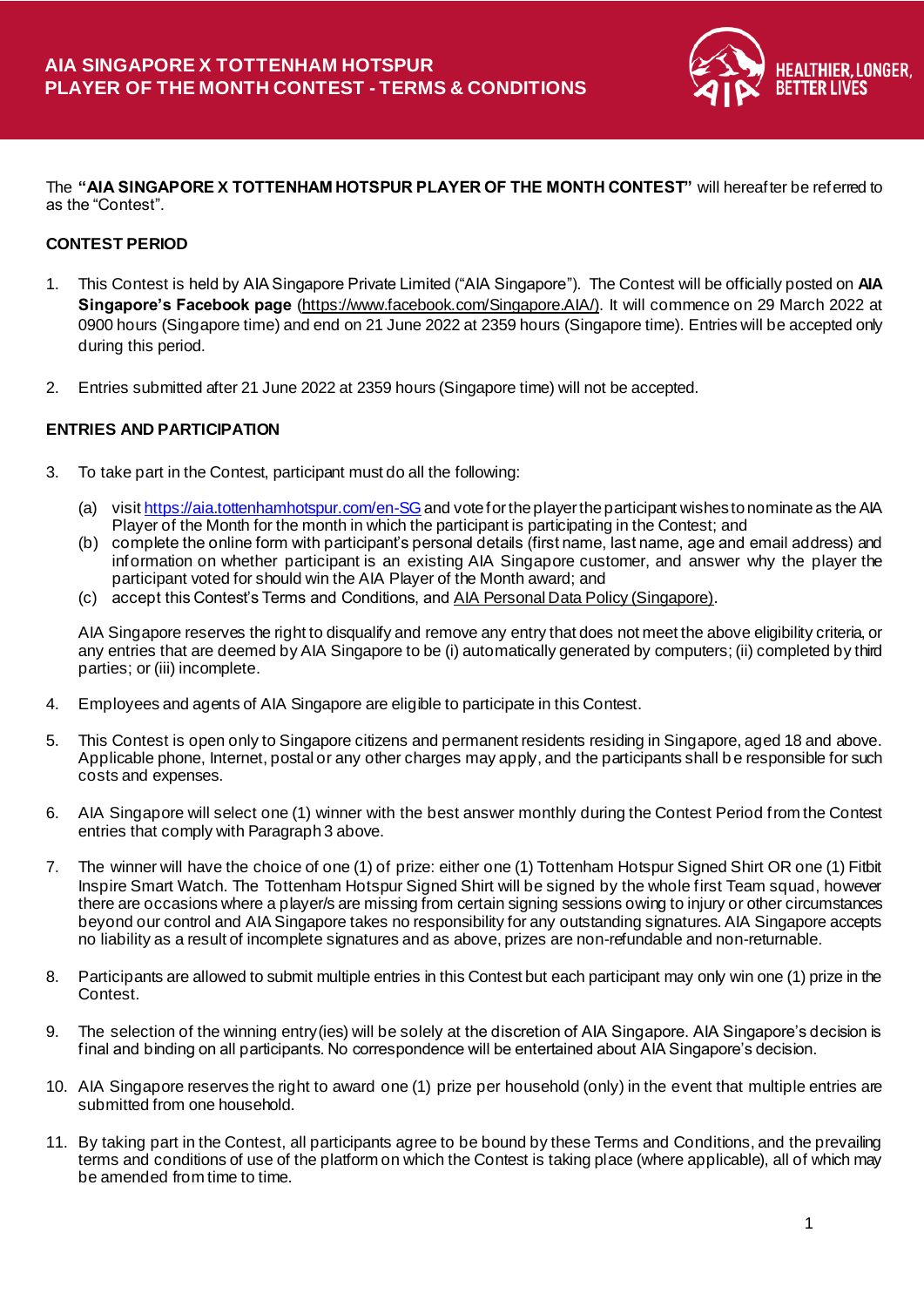#### **PRIZES AND WINNERS LIST**

- 12. The winner(s) of the Contest will be contacted by a representative of AIA Singapore via email ("prize notification message") within seventy-two (72) hours of the winner(s) being selected. The winner(s) will be required to acknowledge by replying to the prize notification message with their full name, contact number, mailing address and selection of either one (1) Tottenham Hotspur Signed Shirt OR one (1) Fitbit Inspire Smart Watch within fourteen (14) days of the date the prize notification message was sent. Prizes would be sent via courier to winner(s) within one (1) month of receiving winner's acknowledgment. AIA Singapore reserves the right to deal with all prizes unclaimed within the time stipulated in the prize notification message, in any manner deemed fit.
- 13. In the event that any winner is disqualified from the Contest, AIA Singapore at its sole discretion may decide whether a replacement winner should be selected. In this event, any further winner will be selected on the same criteria as the original winner and will be subject to these Terms and Conditions.
- 14. Prizes are non-transferable unless stated otherwise and non-exchangeable for cash and may be subject to availability. AIA Singapore is not obliged to replace any damaged, lost or defaced prizes. Value of the prizes may vary; AIA Singapore reserves the right to replace any prize with items of similar value without prior notice. AIA Singapore reserves the right to end the Contest or amend these Terms and Conditions at any time without prior notice. All prizes will be awarded on an "as is" basis, and all warranties, express or implied, are disclaimed. AIA Singapore does not guarantee nor bear liability regarding the quality, performance, technical specifications, conditions or safety of the prizes.
- 15. AIA Singapore's decision regarding the award of all prizes, and/or in every situation including any not covered in these Terms and Conditions, shall be final and binding on all participants in the Contest, and no queries, challenges or appeals may be made or entertained regarding AIA Singapore's decision on the same. The receipt by any winner of any prize under this Contest is conditional upon compliance with any and all applicable laws, rules and regulations.

# **RELEASES**

16. Each participant making an entry into the Contest represents and warrants that all materials, documents, information and forms submitted or created by him/her in connection with the Contest do not infringe on the rights of any party, including but not limited to intellectual property rights relating to any patent, trademark or brand name registered or enforceable anywhere in the world. Such participant shall indemnify AIA Singapore and its affiliates against any claims, liability, damages, costs and expenses incurred by AIA Singapore and its affiliates arising out of or in connection with any such infringement (including legal costs on a solicitor-client basis), and shall at the request of AIA Singapore, defend any action brought against AIA Singapore and its affiliates for any such claim for liability and/or damages.

# **OWNERSHIP AND RIGHTS**

- 17. By participating in the Contest, each participant hereby agrees and authorizes AIA Singapore, to use at its discretion, without further compensation, fee, charge or other remuneration to him/her, and to disclose his/her name, addresses, personal details, photographs, videos or any likeness of him/her for packaging, promotional, advertising, marketing and/or publicity purposes (where not prohibited by written law), and to use statements or any creative content made by or attributed to him/her as winners of this Contest (if applicable), and any rights in connection therewith. The participant shall not own any intellectual property rights (including moral rights) to any of his/her work or creations submitted in connection with the Contest and accordingly agrees to unconditionally waive all such rights.
- 18. All worldwide intellectual property rights, in any work or submission by any participant made in connection with the Contest shall be unconditionally vested in and owned by AIA Singapore without further action but the participant shall execute any documentation in favour of AIA Singapore for such purposes where necessary or required. AIA Singapore shall have the right to create derivative works there from and sub- license any such works to any third party at its discretion without compensation to any participant. Each participant waives all ownership rights he or she may have over the Contest works/submission.

# **LIMITATION OF LIABILITY**

19. By entering this Contest, all participants agree to release, discharge, and hold harmless AIA Singapore and its partners, affiliates, subsidiaries, advertising agencies, agents and their employees, officers, directors, and representatives from any claims, losses, and damages arising out of their participation in this Contest or any Contest-related activities or for (i) any printing or typographical errors in any materials or communication associated with the Contest (ii) any technical malfunction and/or problem with the prizes and (iii) any use of the prizes.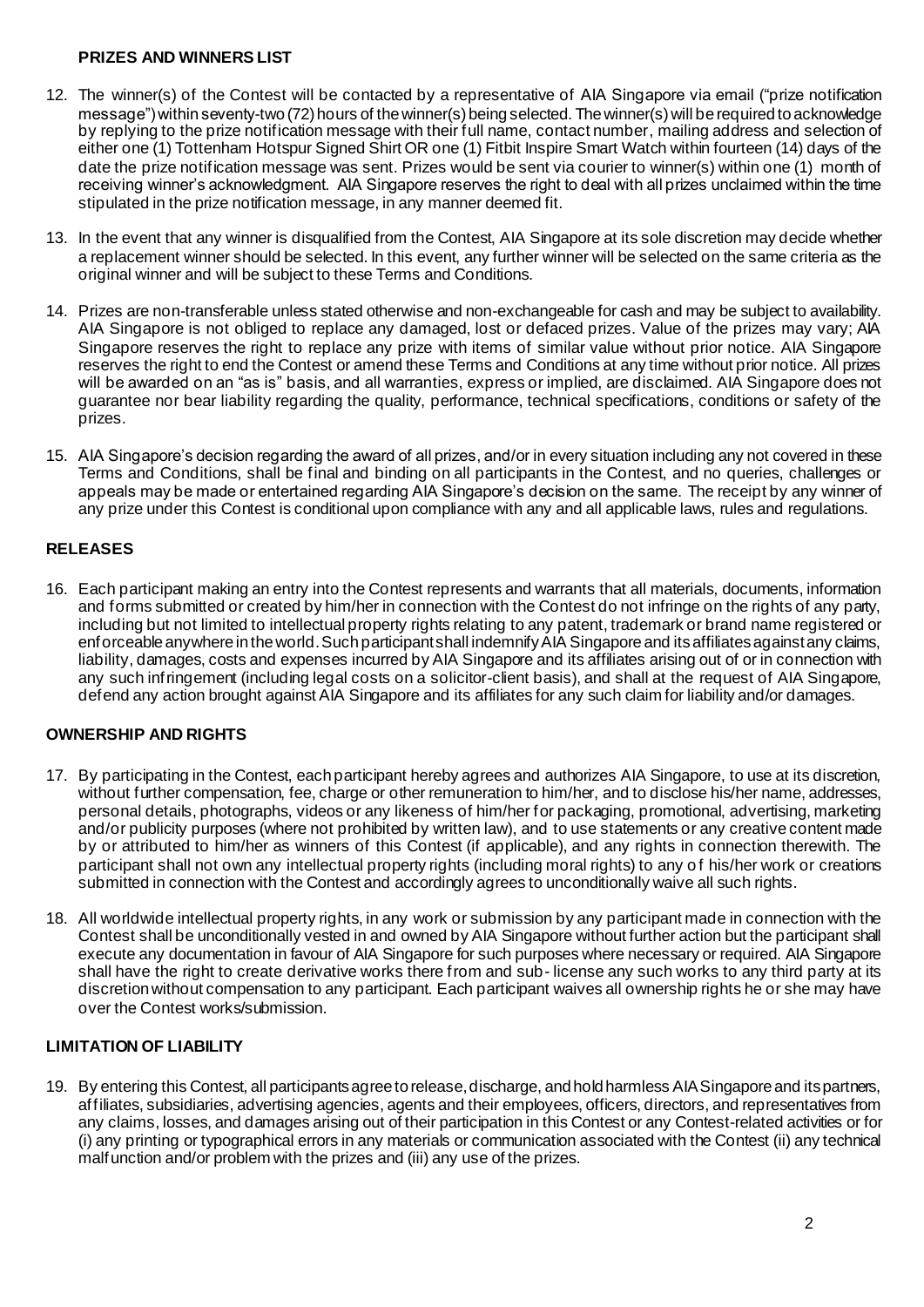20. Acceptance of any prize shall constitute a release and discharge of AIA Singapore by each winner from any and all liability, claims, demands, causes of action, and/or damages which the winner may have, whether known or unknown at the present time, of any nature whatsoever, arising out of or relating to:

(i) the Contest, (ii) property damage, theft or loss suffered by the winner as a result of the use and/or enjoyment of the prize, and/or (iii) any tax liabilities in relation to the Contest, prize and/or use or enjoyment of the same. AIA Singapore makes no representation or warranty on the merchantability or fitness for purpose of the prize.

21. AIA Singapore assumes no responsibility for any error, omission, interruption, deletion, defect, or delay in the transmission; communications line failure; theft or destruction of or unauthorized access to Contest entries; or alteration of entries. AIA Singapore is not responsible for any problems with or technical malfunction of any telephone network or lines, computer online systems, servers or providers, computer equipment, software, failure of any entry to be received on account of technical problems or traffic congestion on the Internet or at any website, human errors of any kind, or any combination thereof, including any injury or damage to participants' or any other persons' computers related to or resulting from participation, uploading or downloading of any materials related to in this Contest.

### **CONDITIONS**

- 22. AIA Singapore reserves the right to disqualify any entry that it deems inappropriate or unsuitable or detrimental to the AIA brand (not just in terms of vulgarity).
- 23. Should photos be required to be submitted for the Contest, all photos submitted should be original (i.e. taken by the participant). They should not be plagiarised, copied or reproduced from other photo contests or images that are licensed to other third party vendors. Such entries will be infringing third party copyright/privacy laws and will be disqualified regardless of when the infringement is detected.
- 24. THIS CONTEST IS VOID WHERE PROHIBITED BY APPLICABLE LAWS. To the extent permitted by law, the right to litigate, to seek injunctive relief or to make any other recourse to judicial or any other procedure in case of disputes or claims resulting from or on connection with this Contest are hereby excluded and any participant expressly waives any and all such rights. Certain restrictions may apply. Entries are deemed void if AIA Singapore determines the entries are illegible, incomplete, damaged, irregular, altered, counterfeit, produced in error or obtained through fraud or theft.
- 25. By participating in the Contest, each participant agrees if he/she wins, that AIA Singapore may use the winning submission and his/her name, likeness, and/or voice in any publicity or advertising relating to the Contest or future promotions without compensation or approval (except where prohibited by law). All applicable taxes, fees and surcharges and/or foreign duties on prizes are the sole responsibility of the prize winners.
- 26. AIA Singapore reserves the right to verify the validity and originality of any entry and/or the identity of the participant (including a participant's email address), AIA Singapore reserves the right to remove any entries or block any users using profanity, racial slurs, foul language or comments that may be deemed as an attack on AIA Singapore or the Contest. By participating in this Contest and agreeing to these Terms and Conditions, each participant warrants that he/she will not post any messages that are obscene, vulgar, sexually-oriented, hateful, threatening, or otherwise in violation of any laws.
- 27. Failure by AIA Singapore to enforce any of its rights at any stage does not constitute a waiver of those rights.

# **RIGHT TO CANCEL OR SUSPEND CONTEST**

28. If for any reason the Contest is not capable of running as planned, due to infection by computer virus, bugs, worms, trojan horses, denial of service attacks, tampering, unauthorized intervention, fraud, technical failures, or any other causes beyond the control of AIA Singapore that corrupt or affect the administration, security, fairness, integrity, or proper conduct of this Contest, AIA Singapore reserves the right, at its sole discretion, to disqualify any participant(s) who tamper with the entry process, and/or to cancel, terminate, modify, or suspend the Contest. If AIA Singapore elects to cancel or terminate the Contest, AIA Singapore will not retain any rights in the submitted entries.

#### **DATA PROTECTION**

29. All selected winners will be required to furnish their personal information for identification purposes, for administering this Contest and to comply with regulatory requirements. By furnishing their personal data, selected winners agree that such data may be accessed, stored or otherwise processed in any medium or format determined by AIA Singapore, and may be transmitted across jurisdictional borders for storage and processing by AIA Singapore, its affiliated entities or its service providers. All participants by furnishing their personal data agree that AIA Singapore may share their personal data with its affiliated companies and service providers, and any company with whom AIA Singapore is